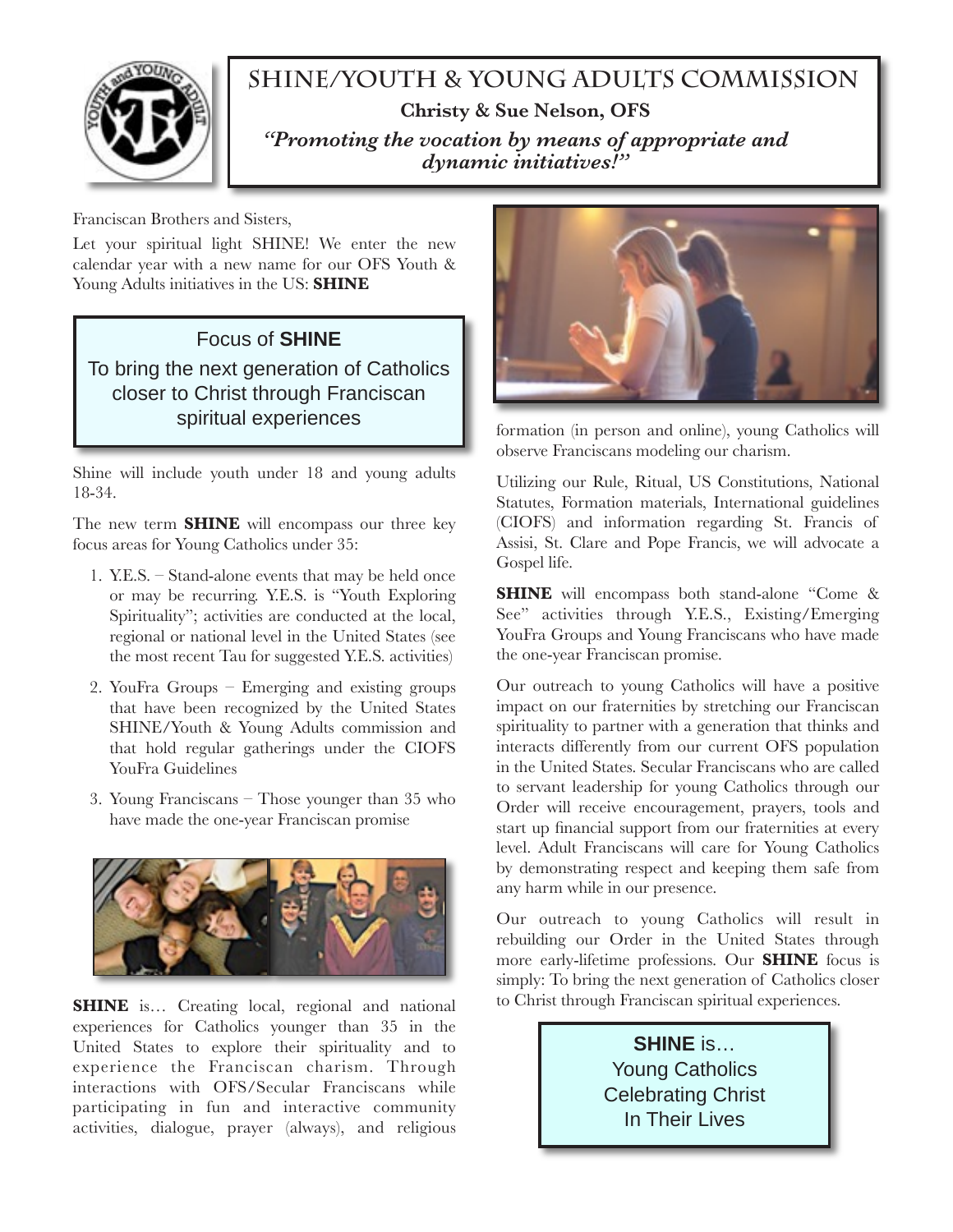# **SHINE/Youth & Young Adults Commission**  *"Go, Rebuild My Church"*

### **SHINE/OFS Youth & Young Adults Vision for Calendar 2015**

Shared Goals for each Fraternity at the Local, Regional & National level:

- ★ Pray for our **SHINE** Leaders and Young Catholics across the country
- ★ Conduct two **SHINE** activities
- ★ Select two young adult **SHINE** Ambassadors to participate in at least two meetings per year to interact with and advise the fraternity council
- ★ Help build our fraternal "Welcome Mat" by guiding our fraternities toward a spirit of acceptance and inclusion for our younger friends of St. Francis

Shared Goals for **SHINE** resource development:

- ★ Implement **SHINE** Activity Trackers by March 1st
- ★ Write and distribute **SHINE** Fraternal Guide by May 1st
- ★ Conduct a gathering of Regional **SHINE**/Youth & Young Adults Leaders (formerly Regional YouFra Chairs) and **SHINE** Advocates (interested/supportive Secular Franciscans) at JPIC's Peace Retreat in Belleville, IL in August
- ★ Provide booth for OFS/**SHINE** at the Eighth World Meeting of Families (WMOF) in Philadelphia, Pennsylvania, in September
- ★ Build our national **SHINE** structure by identifying a **SHINE** Leader in every region by December 1st and by encouraging appointment of local **SHINE** Leaders



The World Meeting of Families (WMOF) is a triennial global event that seeks to strengthen the sacred bonds of family across the globe and highlight its intrinsic value to the good of society. This will be the first time the event is held in the United States. The theme will be "Love is our mission: the family fully alive." The event website (http://www.worldmeeting2015.org) includes a Preparatory Catechesis for all ages including lesson plans for Grades PreK through High School, which could be used as part of a local **SHINE** activity.

This International Conference was founded by Saint Pope John Paul II. In November 2014, the Vatican confirmed that Pope Francis will be making his first visit to the United States to attend the conference. Additional information is available via

Facebook: World Meeting of Families 2015; and via Twitter: @WMF2015.

What a great opportunity for us to celebrate our Franciscan family! Registration for the event is open. Additional details regarding OFS/**SHINE** participation in the event will be in the next Tau. Highlights of the event include the Pope's visit, an International YouFra gathering and Cardinal Sean Patrick O'Malley, O.F.M. Cap. as one of the keynote speakers

#### **米米米 NEW SHINE/YYA FRATERNAL ACTIVITY TRACKER 米米米**

Please use the survey on the next page to share Youth & Young Adult activities during the last few years. Completed trackers may be included in the upcoming SHINE/YYA Fraternal Guide if received by March 30.